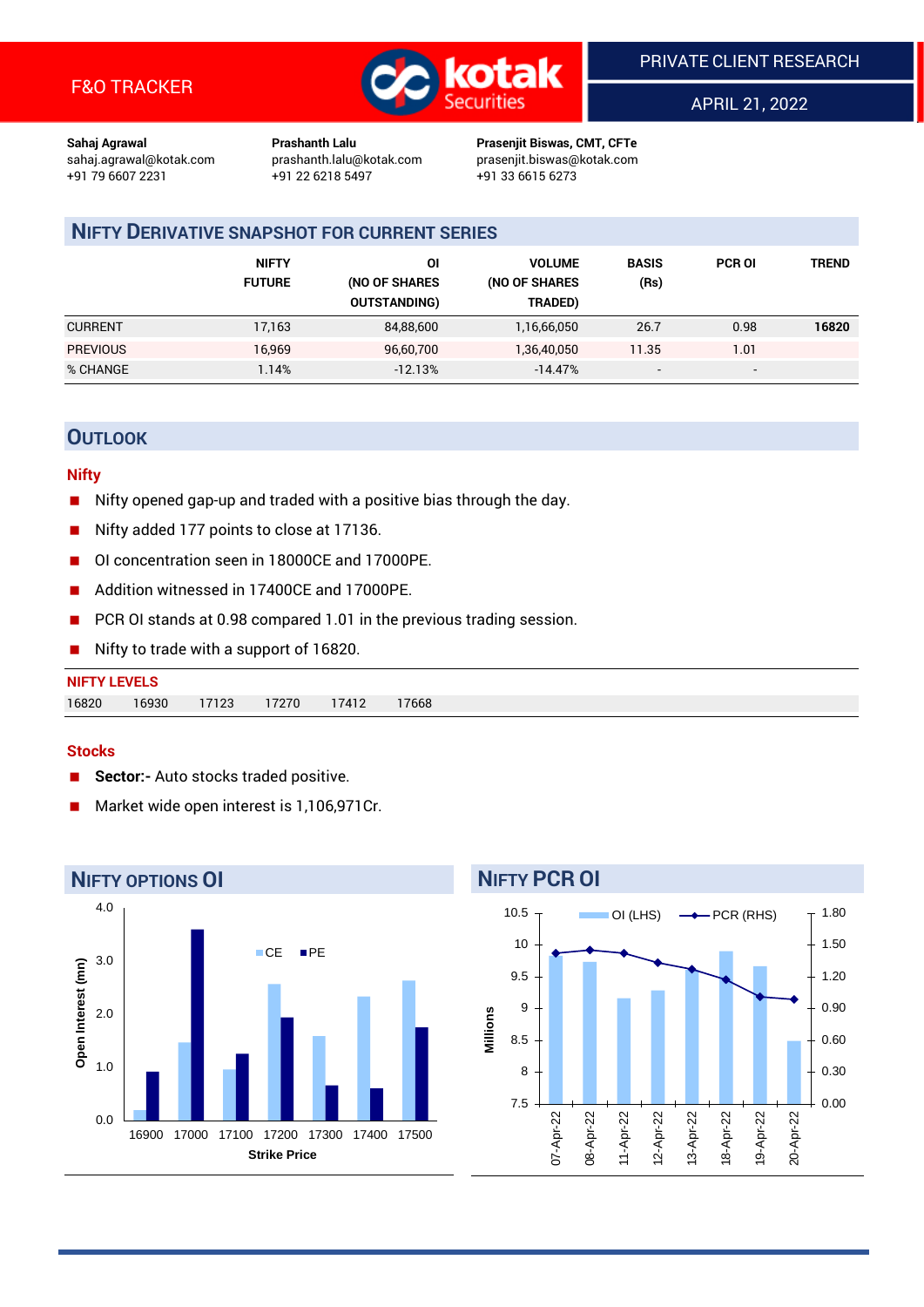# **FUTURE STATISTICS**

### **OI INCREASE**

| <b>SYMBOL</b>     | ΟI    | ΟI          | <b>PRICE CHG</b> |
|-------------------|-------|-------------|------------------|
|                   | (%)   | (SHARES)    | $(\%)$           |
| <b>JKCEMENT</b>   | 20.5% | 3,08,525    | $-0.6%$          |
| <b>PERSISTENT</b> | 13.1% | 5,86,350    | $-4.5%$          |
| <b>ACC</b>        | 11.4% | 36,16,250   | 7.4%             |
| AMBUJACEM         | 9.4%  | 3,17,40,000 | 4.8%             |
| LTI               | 7.2%  | 14,61,900   | $-5.5%$          |
| <b>MARICO</b>     | 5.8%  | 80,04,000   | 1.3%             |
| <b>HDFCBANK</b>   | 5.6%  | 8,48,89,750 | 0.9%             |
| <b>ABBOTINDIA</b> | 4.6%  | 36.750      | $-0.6%$          |
| <b>IGL</b>        | 4.6%  | 1,72,39,750 | $-0.8%$          |
| <b>LT</b>         | 4.5%  | 1.41.96.175 | $-0.8%$          |

| <b>OI DECREASE</b> |         |             |                  |
|--------------------|---------|-------------|------------------|
| <b>SYMBOL</b>      | ΟI      | ΟI          | <b>PRICE CHG</b> |
|                    | (%)     | (SHARES)    | (%)              |
| <b>FSL</b>         | $-9.8%$ | 1,22,85,000 | 2.1%             |
| COROMANDEL         | $-8.0%$ | 12,27,500   | 0.6%             |
| <b>NAVINFLUOR</b>  | $-7.9%$ | 3,74,850    | $-0.2%$          |
| <b>APOLLOTYRE</b>  | $-6.9%$ | 1,30,12,500 | 2.7%             |
| <b>CUMMINSIND</b>  | $-6.1%$ | 17,37,000   | 3.2%             |
| NAM-INDIA          | $-5.7%$ | 26,59,200   | 1.3%             |
| <b>HONAUT</b>      | $-5.1%$ | 6,420       | 0.4%             |
| <b>JUBLFOOD</b>    | $-5.1%$ | 98,35,625   | 1.0%             |
| <b>METROPOLIS</b>  | $-5.0%$ | 4,55,400    | 0.7%             |
| <b>PFIZER</b>      | $-4.9%$ | 1.16.125    | 0.4%             |

# **CASH STATISTICS**

| <b>TOP VOLUMES</b> |                      |              |              |  |  |  |  |  |  |
|--------------------|----------------------|--------------|--------------|--|--|--|--|--|--|
| <b>SYMBOL</b>      | <b>TRADED SHARES</b> | <b>VALUE</b> | <b>CLOSE</b> |  |  |  |  |  |  |
|                    | (QTY)                | (IN LAKHS)   |              |  |  |  |  |  |  |
| <b>HDFCBANK</b>    | 2,46,62,868          | 3,32,842     | 1,354        |  |  |  |  |  |  |
| <b>RELIANCE</b>    | 1,15,70,835          | 3,13,649     | 2,718        |  |  |  |  |  |  |
| <b>ICICIBANK</b>   | 1,59,84,202          | 1,21,535     | 756          |  |  |  |  |  |  |
| <b>HDFC</b>        | 54,34,844            | 1,17,832     | 2,180        |  |  |  |  |  |  |
| <b>TATAPOWER</b>   | 4,15,73,598          | 1,04,306     | 250          |  |  |  |  |  |  |
| <b>TCS</b>         | 26,40,370            | 93,647       | 3,557        |  |  |  |  |  |  |
| <b>TATAMOTORS</b>  | 1,96,39,290          | 85,716       | 441          |  |  |  |  |  |  |
| <b>ACC</b>         | 36,87,080            | 79,940       | 2,208        |  |  |  |  |  |  |
| <b>TATASTEEL</b>   | 54.10.021            | 71.339       | 1.314        |  |  |  |  |  |  |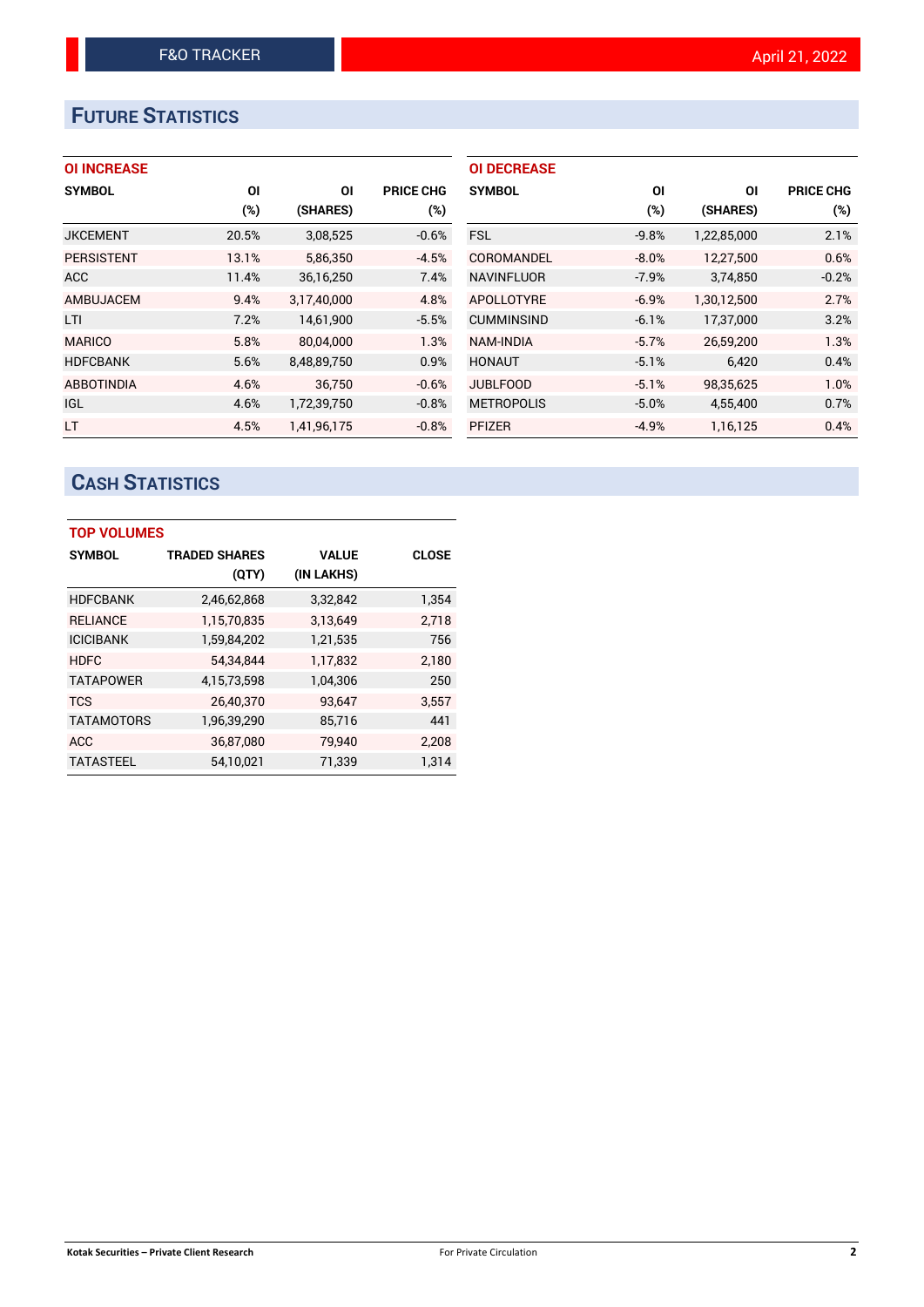# **OPTION STATISTICS**

### **SIGNIFICANT CALL OPEN INTEREST**

| <b>SYMBOL</b>    | <b>STRK</b>  | <b>OPTION</b> | <b>CLOSE</b> | <b>FUT</b>   | ΟI          |
|------------------|--------------|---------------|--------------|--------------|-------------|
|                  | <b>PRICE</b> | TYPE          | (RS)         | <b>CLOSE</b> | (SHARES)    |
| ONGC             | 175          | СE            | 2.5          | 176          | 3.26.86.500 |
| ONGC             | 180          | CF            | 1.1          | 176          | 1,89,72,800 |
| GAIL             | 170          | CE            | 1.9          | 165          | 73,56,600   |
| <b>NTPC</b>      | 160          | CE            | 2.6          | 161          | 2,00,81,100 |
| <b>LUPIN</b>     | 800          | СE            | 8.5          | 780          | 20,09,400   |
| <b>MARUTI</b>    | 8,000        | CE            | 48.6         | 7,692        | 5,22,800    |
| <b>COALINDIA</b> | 200          | CE            | 4.8          | 199          | 96,51,600   |
| <b>HINDALCO</b>  | 600          | CE            | 1.0          | 545          | 58,67,350   |
| <b>COALINDIA</b> | 210          | CE            | 2.1          | 199          | 85,26,000   |
| <b>ITC</b>       | 270          | СE            | 1.6          | 260          | 2,18,94,400 |

| SIGNIFICANT PUT OPEN INTEREST |              |               |              |              |           |  |  |  |  |  |
|-------------------------------|--------------|---------------|--------------|--------------|-----------|--|--|--|--|--|
| <b>SYMBOL</b>                 | <b>STRK</b>  | <b>OPTION</b> | <b>CLOSE</b> | <b>FUT</b>   | ΟI        |  |  |  |  |  |
|                               | <b>PRICE</b> | <b>TYPE</b>   | (RS)         | <b>CLOSE</b> | (SHARES)  |  |  |  |  |  |
| <b>COALINDIA</b>              | 180          | <b>PE</b>     | 0.7          | 199          | 57,79,200 |  |  |  |  |  |
| ONGC                          | 175          | <b>PE</b>     | 1.6          | 176          | 89,24,300 |  |  |  |  |  |
| <b>NTPC</b>                   | 155          | <b>PE</b>     | 0.5          | 161          | 90,23,100 |  |  |  |  |  |
| ONGC                          | 170          | <b>PE</b>     | 0.7          | 176          | 61,13,800 |  |  |  |  |  |
| <b>COALINDIA</b>              | 190          | <b>PE</b>     | 1.7          | 199          | 36,91,800 |  |  |  |  |  |
| <b>NTPC</b>                   | 160          | <b>PE</b>     | 2.0          | 161          | 63,66,900 |  |  |  |  |  |
| <b>ITC</b>                    | 250          | <b>PE</b>     | 1.2          | 260          | 83,68,000 |  |  |  |  |  |
| <b>COALINDIA</b>              | 185          | <b>PE</b>     | 1.1          | 199          | 30,28,200 |  |  |  |  |  |
| ACC                           | 2,100        | <b>PE</b>     | 19.0         | 2,211        | 2,53,000  |  |  |  |  |  |
| <b>COALINDIA</b>              | 200          | <b>PE</b>     | 5.5          | 199          | 27,88,800 |  |  |  |  |  |

| SIGNIFICANT CALL OPEN INTEREST ADDITION |              |               |             |        | SIGNIFICANT PUT OPEN INTEREST ADDITION |                  |              |               |             |        |              |
|-----------------------------------------|--------------|---------------|-------------|--------|----------------------------------------|------------------|--------------|---------------|-------------|--------|--------------|
|                                         |              |               |             |        |                                        |                  |              |               |             |        |              |
| <b>SYMBOL</b>                           | <b>STRK</b>  | <b>OPTION</b> | <b>OPEN</b> | OI CHG | <b>CLOSE</b>                           | <b>SYMBOL</b>    | <b>STRK</b>  | <b>OPTION</b> | <b>OPEN</b> | OI CHG | <b>CLOSE</b> |
|                                         | <b>PRICE</b> | <b>TYPE</b>   | <b>INT</b>  | (%)    | (Rs)                                   |                  | <b>PRICE</b> | <b>TYPE</b>   | <b>INT</b>  | (%)    | (Rs)         |
| <b>IDFC</b>                             | 59           | <b>CE</b>     | 2,40,000    | 700%   | 0.8                                    | <b>DELTACORP</b> | 285          | <b>PE</b>     | 1,05,800    | 2200%  | 5.2          |
| <b>LTI</b>                              | 5.500        | <b>CE</b>     | 1,07,100    | 555%   | 53.3                                   | <b>ACC</b>       | 2.160        | <b>PE</b>     | 1.62.750    | 780%   | 34.8         |
| <b>BANKBARODA</b>                       | 112          | <b>CE</b>     | 26,32,500   | 508%   | 3.2                                    | <b>RELIANCE</b>  | 2,720        | PE            | 2,63,250    | 723%   | 44.5         |
| <b>DELTACORP</b>                        | 290          | <b>CE</b>     | 2.59.900    | 465%   | 6.8                                    | <b>RELIANCE</b>  | 2.740        | <b>PE</b>     | 1.20.250    | 568%   | 55.4         |
| <b>SAIL</b>                             | 103          | <b>CE</b>     | 4,60,750    | 411%   | 1.9                                    | <b>RELIANCE</b>  | 2,680        | PE            | 2,58,250    | 340%   | 27.5         |
| <b>ZEEL</b>                             | 265          | <b>CE</b>     | 2,64,000    | 363%   | 7.2                                    | IOC              | 135          | <b>PE</b>     | 6.89.000    | 308%   | 3.6          |
| <b>GSPL</b>                             | 280          | <b>CE</b>     | 5,15,100    | 359%   | 9.7                                    | <b>BPCL</b>      | 385          | PE            | 5,97,600    | 305%   | 4.0          |
| <b>BSOFT</b>                            | 420          | <b>CE</b>     | 2,10,600    | 326%   | 12.5                                   | <b>RELIANCE</b>  | 2.700        | <b>PE</b>     | 7,52,000    | 244%   | 35.3         |
| <b>HAVELLS</b>                          | 1,360        | <b>CE</b>     | 1,99,500    | 291%   | 8.1                                    | <b>LUPIN</b>     | 790          | <b>PE</b>     | 1,81,900    | 234%   | 20.6         |
| LT                                      | 1.700        | <b>CE</b>     | 3,19,125    | 285%   | 22.0                                   | AMBUJACEM        | 370          | PE            | 4,89,000    | 157%   | 7.6          |

| <b>CALL OPTION VOLUMES</b> |                             |                              |                  |                      | <b>PUT OPTION VOLUMES</b> |                             |                              |                  |                      |
|----------------------------|-----------------------------|------------------------------|------------------|----------------------|---------------------------|-----------------------------|------------------------------|------------------|----------------------|
| <b>SYMBOL</b>              | <b>STRK</b><br><b>PRICE</b> | <b>OPTION</b><br><b>TYPE</b> | <b>CONTRACTS</b> | <b>CLOSE</b><br>(Rs) | <b>SYMBOL</b>             | <b>STRK</b><br><b>PRICE</b> | <b>OPTION</b><br><b>TYPE</b> | <b>CONTRACTS</b> | <b>CLOSE</b><br>(Rs) |
| <b>RELIANCE</b>            | 2,700                       | <b>CE</b>                    | 1,01,433         | 57.2                 | <b>RELIANCE</b>           | 2,700                       | <b>PE</b>                    | 31,410           | 35.3                 |
| <b>RELIANCE</b>            | 2.800                       | <b>CE</b>                    | 61.862           | 17.3                 | <b>RELIANCE</b>           | 2.600                       | <b>PE</b>                    | 22,370           | 10.5                 |
| <b>RELIANCE</b>            | 2,740                       | <b>CE</b>                    | 51,770           | 37.3                 | <b>HDFCBANK</b>           | 1,300                       | <b>PE</b>                    | 15,317           | 8.3                  |
| <b>RELIANCE</b>            | 2.720                       | <b>CE</b>                    | 45.938           | 46.5                 | <b>RELIANCE</b>           | 2,660                       | <b>PE</b>                    | 13,454           | 21.0                 |
| <b>RELIANCE</b>            | 2,760                       | <b>CE</b>                    | 29,357           | 29.0                 | <b>RELIANCE</b>           | 2,680                       | <b>PE</b>                    | 12,364           | 27.5                 |
| <b>HDFCBANK</b>            | 1,400                       | <b>CE</b>                    | 27,653           | 12.5                 | <b>TCS</b>                | 3.500                       | <b>PE</b>                    | 11.730           | 23.8                 |
| <b>INFY</b>                | 1,600                       | <b>CE</b>                    | 26,178           | 20.5                 | <b>RELIANCE</b>           | 2,640                       | <b>PE</b>                    | 11,706           | 16.2                 |
| <b>HDFCBANK</b>            | 1.360                       | <b>CE</b>                    | 20.507           | 28.6                 | <b>RELIANCE</b>           | 2,720                       | <b>PE</b>                    | 10.456           | 44.5                 |
| <b>ACC</b>                 | 2,200                       | <b>CE</b>                    | 19,683           | 58.8                 | <b>TATASTEEL</b>          | 1,300                       | <b>PE</b>                    | 9,952            | 22.5                 |
| <b>RELIANCE</b>            | 2,680                       | <b>CE</b>                    | 19,584           | 69.0                 | <b>HDFCBANK</b>           | 1.340                       | <b>PE</b>                    | 9.855            | 19.1                 |

#### **Kotak Securities – Private Client Research** For Private Circulation **3**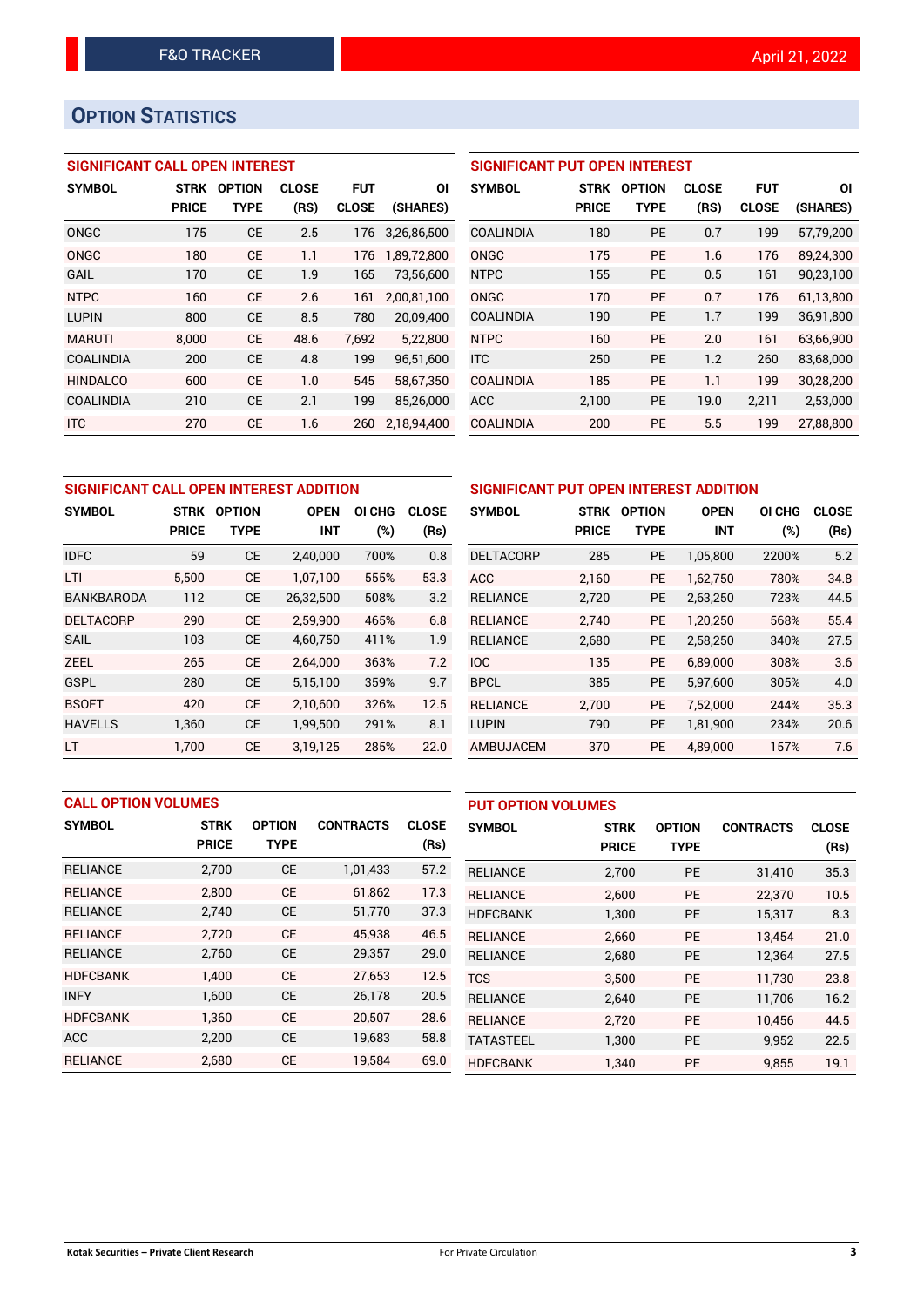#### **RATING SCALE (PRIVATE CLIENT GROUP)**

- **BUY**  Stock/Index looks strong from the expiry/near term perspective and is expected to gain on the basis of technical and/or derivative parameters. Time frame is minimum of current expiry and in certain cases extend to the next series depending on the stock behaviour. Strict stop loss needs to be adhered to for every buy/long recommendation given.
- **SELL** Stock/Index looks weak from the expiry/near term perspective and is expected to gain on the basis of technical and/or derivative parameters. Time frame is minimum of current expiry and in certain cases extend to the next series depending on the stock behaviour. Strict stop loss needs to be adhered to for every sell/short recommendation given.

#### **FUNDAMENTAL RESEARCH TEAM (PRIVATE CLIENT GROUP)**

**Shrikant Chouhan Arun Agarwal Amit Agarwal, CFA Hemali Dhame** shrikant.chouhan@kotak.com arun.agarwal@kotak.com agarwal.amit@kotak.com Hemali.Dhame@kotak.com +91 22 6218 5408 +91 22 6218 6443 +91 22 6218 6439 +91 22 6218 6433

Metals & Mining, Midcap Pharmaceuticals Pharmaceuticals Research Associate Support Executive<br>
iatin.damania@kotak.com purvi.shah@kotak.com rini.mehta@kotak.com k.kathirvelu@kotak.com jatin.damania@kotak.com

**Sumit Pokharna** Pankaj Kumar<br>Oil and Gas, Information Tech Construction, sumit.pokharna@kotak.com pankajr.kumar@kotak.com

Construction, Capital Goods & Midcaps +91 22 6218 6438 +91 22 6218 6434

Transportation, Paints, FMCG

**Jatin Damania Purvi Shah Rini Mehta K. Kathirvelu** +91 22 6218 6440 +91 22 6218 6432 +91 80801 97299 +91 22 6218 6427

#### **TECHNICAL RESEARCH TEAM (PRIVATE CLIENT GROUP)**

**Shrikant Chouhan Amol Athawale Sayed Haider** [shrikant.chouhan@kotak.com](mailto:shrikant.chouhan@kotak.com) [amol.athawale@kotak.com](mailto:amol.athawale@kotak.com) Research Associate +91 22 6218 5408 +91 20 6620 3350 [sayed.haider@kotak.com](mailto:sayed.haider@kotak.com)

+91 22 62185498

#### **DERIVATIVES RESEARCH TEAM (PRIVATE CLIENT GROUP)**

+91 79 6607 2231 +91 22 6218 5497 +91 33 6615 6273

**Sahaj Agrawal Prashanth Lalu Prasenjit Biswas, CMT, CFTe** [prasenjit.biswas@kotak.com](mailto:prasenjit.biswas@kotak.com)